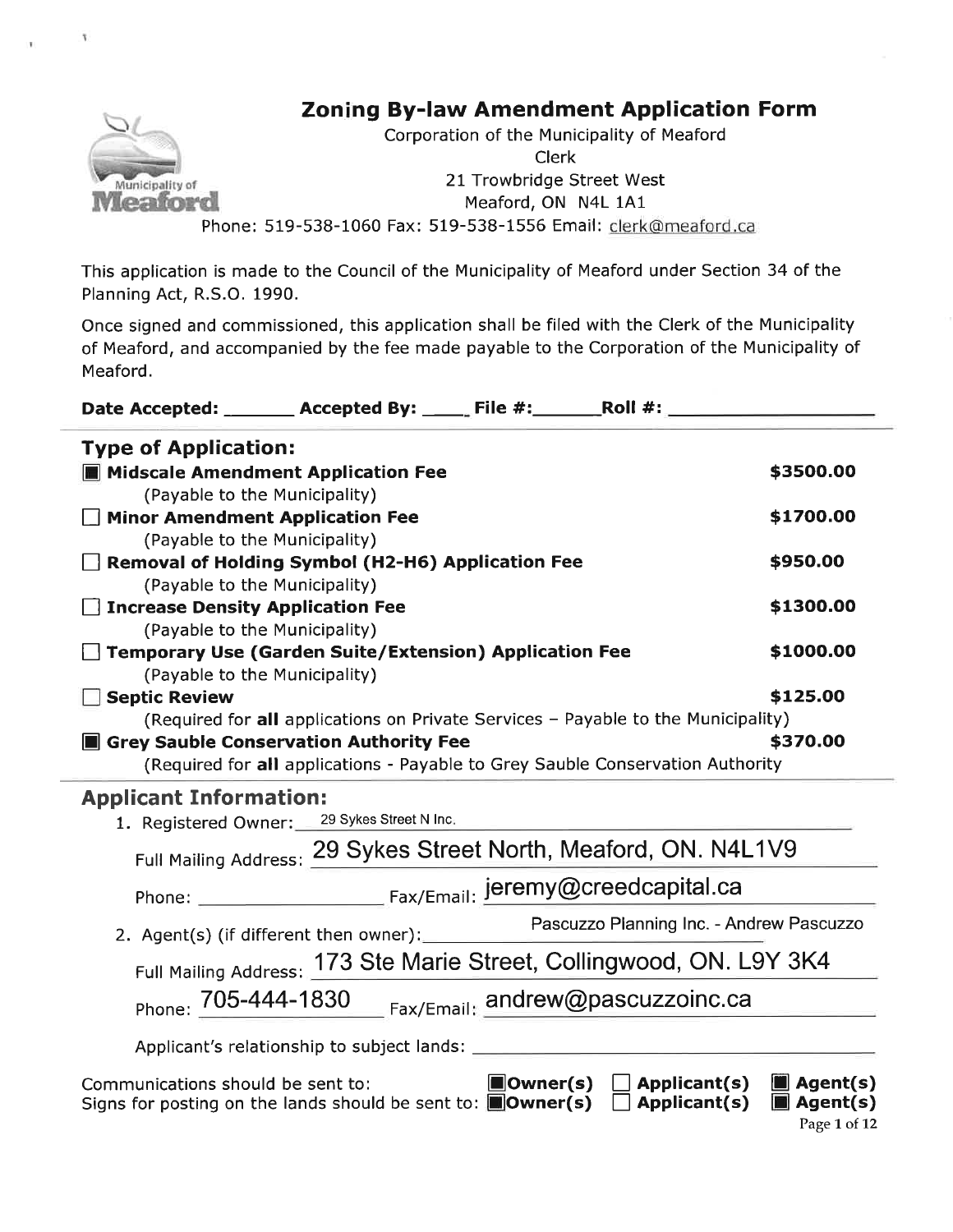### Subject Lands: 1. Municipal Address: 29 Sykes Street North

| Former Township/Town: □ St. Vincent           | $\Box$ Sydenham | Meaford |
|-----------------------------------------------|-----------------|---------|
|                                               |                 |         |
| Part(s):                                      |                 |         |
| Date Lands were acquired by current owner(s): |                 |         |

2. Description:

|                                              | Area (sq. meters) | <b>Frontage (meters)</b> | Depth (meters) |
|----------------------------------------------|-------------------|--------------------------|----------------|
| <b>Entire Property</b>                       | 542               | 13.69                    | 40.23          |
| <b>Lands Affected</b><br>(if only a portion) |                   |                          |                |

- 3. Current Official Plan Designation of the Lands: DOWNtOWN COre Commercia
- 4. Please explain how the application conforms to the Official Plan: Hotel is a permitted use
- 5. Current Zoning By-law Designation of the Lands: Downtown Commercial (C1) 6. Please indicate any environmental constraints apply to the subject lands:  $\Box$  Wetlands  $\Box$  Specialty Crop Lands  $\Box$  Floodplains  $\Box$  ANSI's  $\Box$  Heritage Resources  $\Box$  Streams, Ravines and Lakes  $\Box$  Solid Waste Management  $\Box$  Springs or Sinkholes  $\Box$  Niagara Escarpment Plan  $\Box$ Aggregate Resources  $\Box$ Thin Overburden (Karst)  $\Box$  Fisheries, Wildlife & Environment  $\Box$  Wooded Areas and Forest Management 7. Indicate the Type of Road Access: Access Type Water Resources Sewage Treatment Plant



- Provincial Highway Access
- County Road
- Open and Maintained Municipal Road Allowance
- Non-maintained/Seasonally Maintained Municipal Road Allowance
- Private Right-of-Way
	- Water Access (Not recognized by the Municipality of Meaford)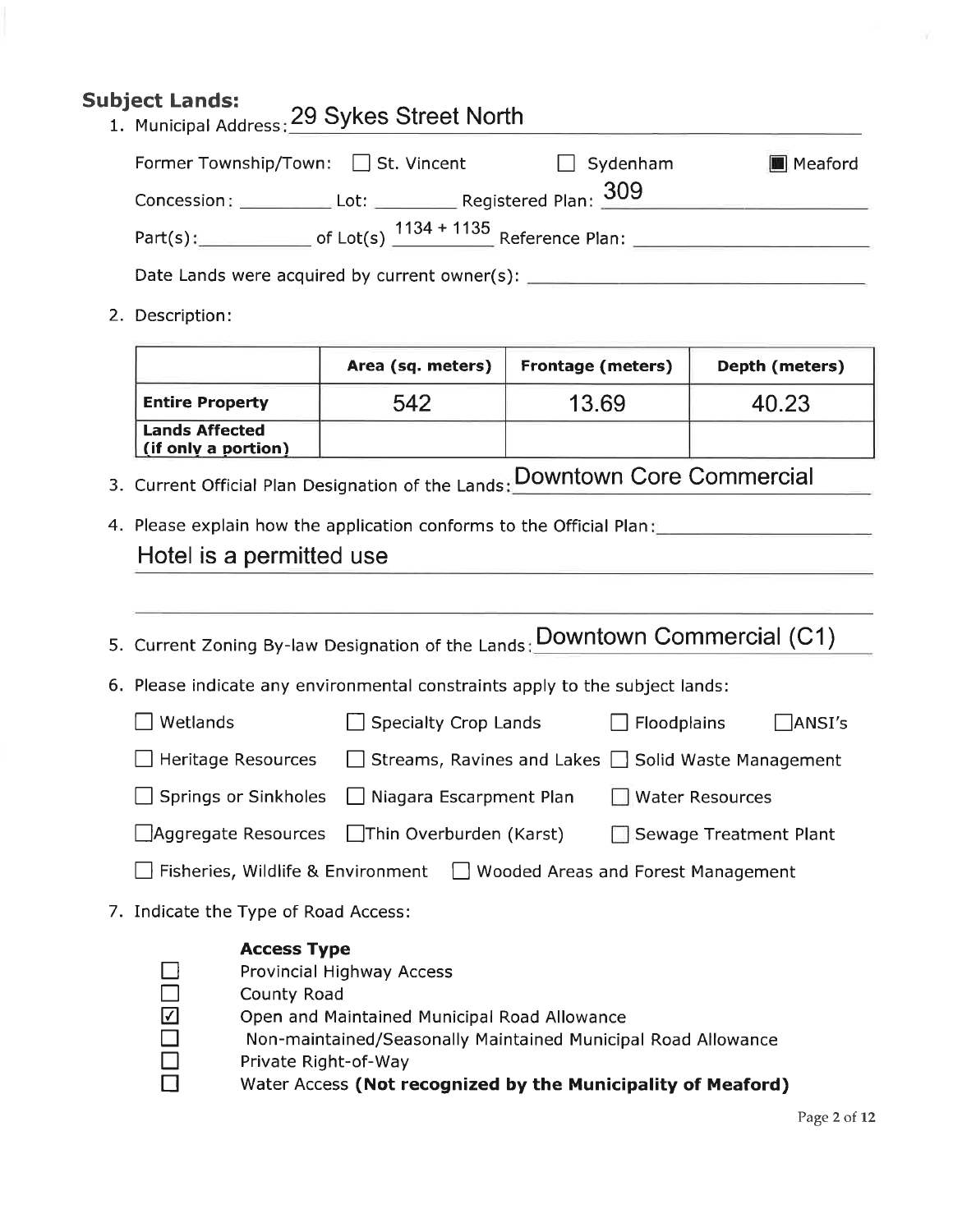- 8. If access to the subject land is by water only, what are the parking and docking facilities at the site and what is the approximate distance of these facilities from the subject land to the nearest public road? (Not recognized by the Municipality of Meaford).
- 9. Indicate the applicable servicing at the subject property:

| <b>Types of Servicing</b>                                       | <b>Existing</b>         | <b>Proposed</b>  |
|-----------------------------------------------------------------|-------------------------|------------------|
| <b>Water Servicing</b><br>(Municipal, Communal, Private Well)   | <b>Municipal</b>        | <b>Municipal</b> |
| <b>Sewer Servicing</b><br>(Municipal, Communal, Private System) | <b>Municipal</b>        | <b>Municipal</b> |
| <b>Storm Servicing</b><br>(Storm Sewer, Ditches, Swales)        | Storm Sewer Storm Sewer |                  |

Does this application permit development on privately owned and operated individual or communal septic systems, and if so, would more than 4500 litres of effluent a day be produced as a result of the development being completed?<br>N/A  $\Box$  Yes  $\Box$  No  $\Box$  N/A

If yes, you MUST provide a Servicing Options Report and a Hydrogeological Report.

- 10. Existing use of the lands and how long the use has continued (Agricultural, Residential, Commercial, Industrial, Vacant, Other) commercial \_ 50+ years
- 11. Present use of abutting properties:

North Commercial

**East Municipal parking lot** west Sykes Street and Commercial

|  |  | Culcas Chast and Campaign |
|--|--|---------------------------|

12. Does the Owner have any interest in the abutting lands? If yes, describe the interest

- $\Box$  Yes  $\Box$  No
- 13. Is there an approved Site Plan and/or a Site Plan Control Agreement in effect on any portion of this subject lands?

 $\Box$  Yes  $\Box$  No

If yes, has an amendment to the Site Plan and/or agreement been applied for?  $\Box$  Yes  $\Box$  No

14. Are there any easements, right-of-ways, restrictions, covenants, or other agreements applicable to the subject lands? (If yes, describe what they are, indicate on a drawing if applicable and include a Site Plan and/or Agreement if applicable):

Yes, see survey (Gas)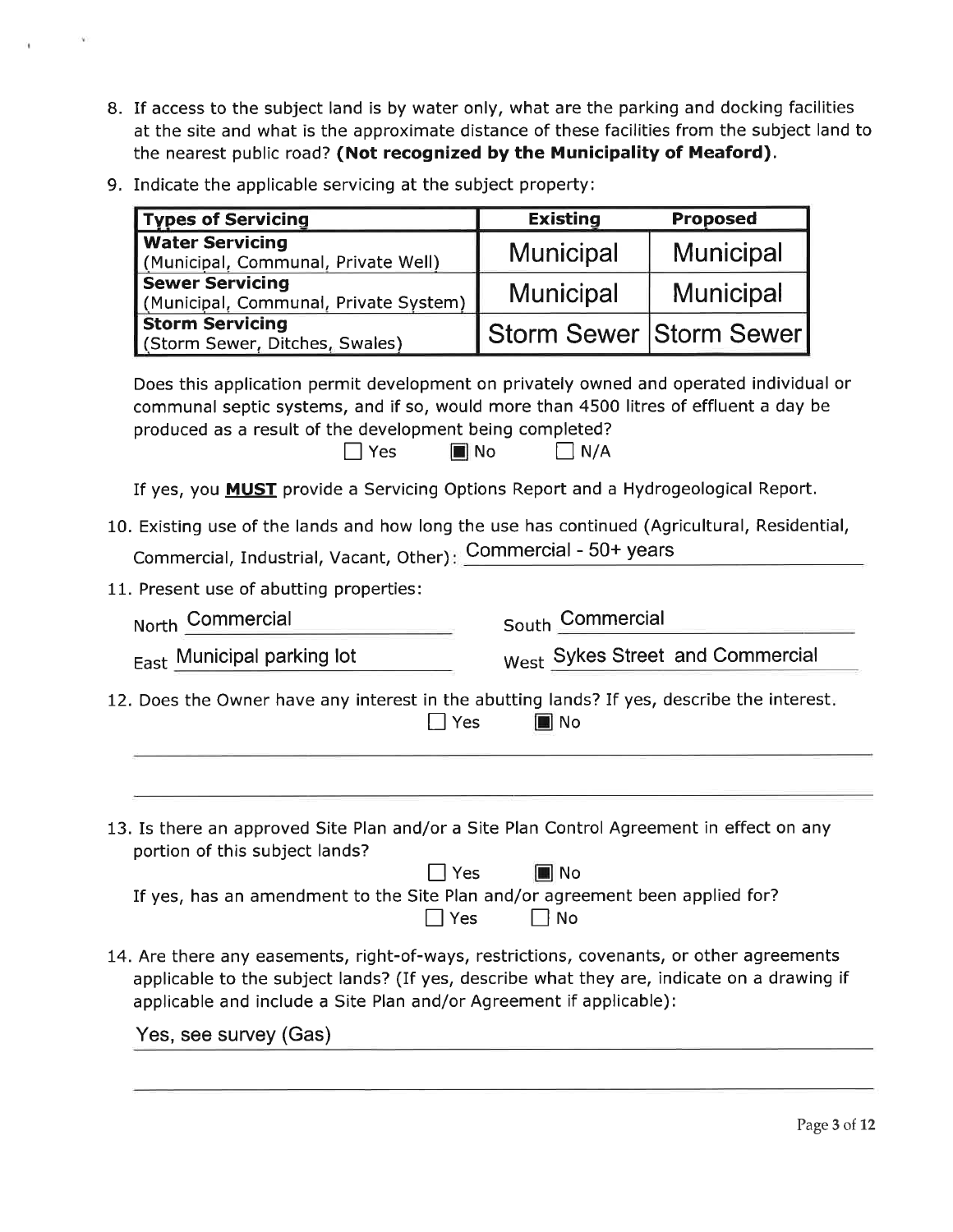| 15. Has the owner or applicant made an application for any of the following, either on or<br>within 120 meters of the subject lands?                      |
|-----------------------------------------------------------------------------------------------------------------------------------------------------------|
| □ Plan of Subdivision<br><b>Official Plan</b><br><b>E</b> Zoning By-law Amendment                                                                         |
| Consent<br>$\Box$ Minor Variance<br>Development Control Permit (NEC)                                                                                      |
| Site Plan Control<br>If yes, please describe briefly (i.e. Date of application, file number, nature of application,<br>effect on this application, etc.): |
| <b>Concurrent ZBLA and Site Plan</b>                                                                                                                      |
| 16. Related Farm Operations<br>a. What type of farming has been conducted on the subject property?                                                        |
| Beef<br>$\Box$ Swine<br>_\Dairy<br>$\Box$ Poultry<br>$\Box$ Sheep<br>$\Box$ Cash Crop<br>$\Box$ Other: $\Box$                                             |
|                                                                                                                                                           |
| Describe in detall the size, age and feed type used for the type of farming that is<br>conducted:                                                         |
|                                                                                                                                                           |
|                                                                                                                                                           |
|                                                                                                                                                           |
| b. How long have you owned the farm?<br>c. Are you actively farming the land (or do you have the land farmed under your<br>supervision)?                  |
| $\Box$ Yes – For how long?                                                                                                                                |
| d. Area of total farm holding:<br>Number of tillable acres: $\overline{=}$<br>e. Do you own any other farm properties?<br>$\Box$ Yes<br>No                |
| <b>If yes,</b> Lot: _____ Concession: ________ Former Township: ______________ Acres: _______                                                             |
| f. Do you rent any other land for farming purposes? $\Box$ Yes $\Box$ No                                                                                  |
| <b>If yes</b> , Lot: _____ Concession: ______ Former Township: _____________ Acres: ______                                                                |
| g. Is there a barn on the subject property?<br>$\Box$ Yes<br>__l No                                                                                       |
| If yes, which part of the property does the barn fall on?                                                                                                 |
| □ Proposed Severed ■ Proposed Retained                                                                                                                    |
|                                                                                                                                                           |
|                                                                                                                                                           |

Page 4 of 12

 $\bar{\eta}$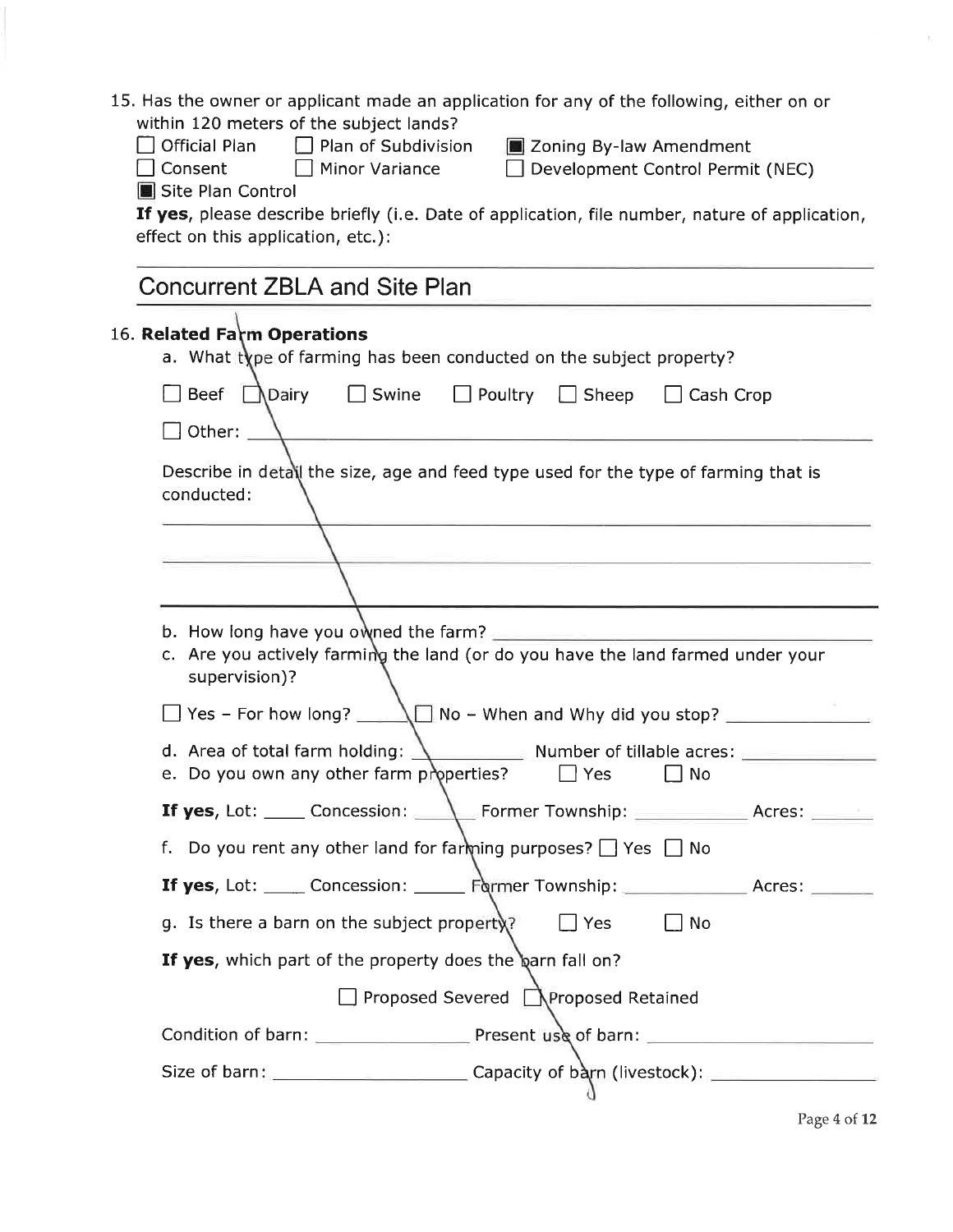h. Indicate and describe the manure storage facilities on the subject lands:

 $\sim$ 

'n,

|                                                                                                                                                                            | $\mathbf{V}$ , and the contract of the contract of the contract of the contract of the contract of the contract of the contract of the contract of the contract of the contract of the contract of the contract of the contract o                      |  |  |  |
|----------------------------------------------------------------------------------------------------------------------------------------------------------------------------|--------------------------------------------------------------------------------------------------------------------------------------------------------------------------------------------------------------------------------------------------------|--|--|--|
|                                                                                                                                                                            | $\Box$ Solid $\Box$                                                                                                                                                                                                                                    |  |  |  |
|                                                                                                                                                                            | $\Box$ No storage required (manure/material is stored for less than 14 days)                                                                                                                                                                           |  |  |  |
| i.                                                                                                                                                                         | Are there any barns on other properties within 1000 meters (3,280 ft) of the<br>proposed lot? Nes                                                                                                                                                      |  |  |  |
|                                                                                                                                                                            | If yes, these barns and distances to the subject property must be shown on<br>the sketch. And the following questions must be answered for each<br>property containing a barn regardless of current use. You may use<br>additional pages if necessary. |  |  |  |
|                                                                                                                                                                            | j. What type of farming has been conducted on this other property?                                                                                                                                                                                     |  |  |  |
|                                                                                                                                                                            | k. Number of tillable acres on this other property? ____________________________                                                                                                                                                                       |  |  |  |
|                                                                                                                                                                            | Size of barn on this other property? ________ Capacity of barn (livestock): _______                                                                                                                                                                    |  |  |  |
|                                                                                                                                                                            | I. Type of manure storage on this other property? ______________________________                                                                                                                                                                       |  |  |  |
| Additional information may be required for Minimum Distance Separation<br>(MDS) calculations - please discuss with Planning Staff prior to submitting<br>your application. |                                                                                                                                                                                                                                                        |  |  |  |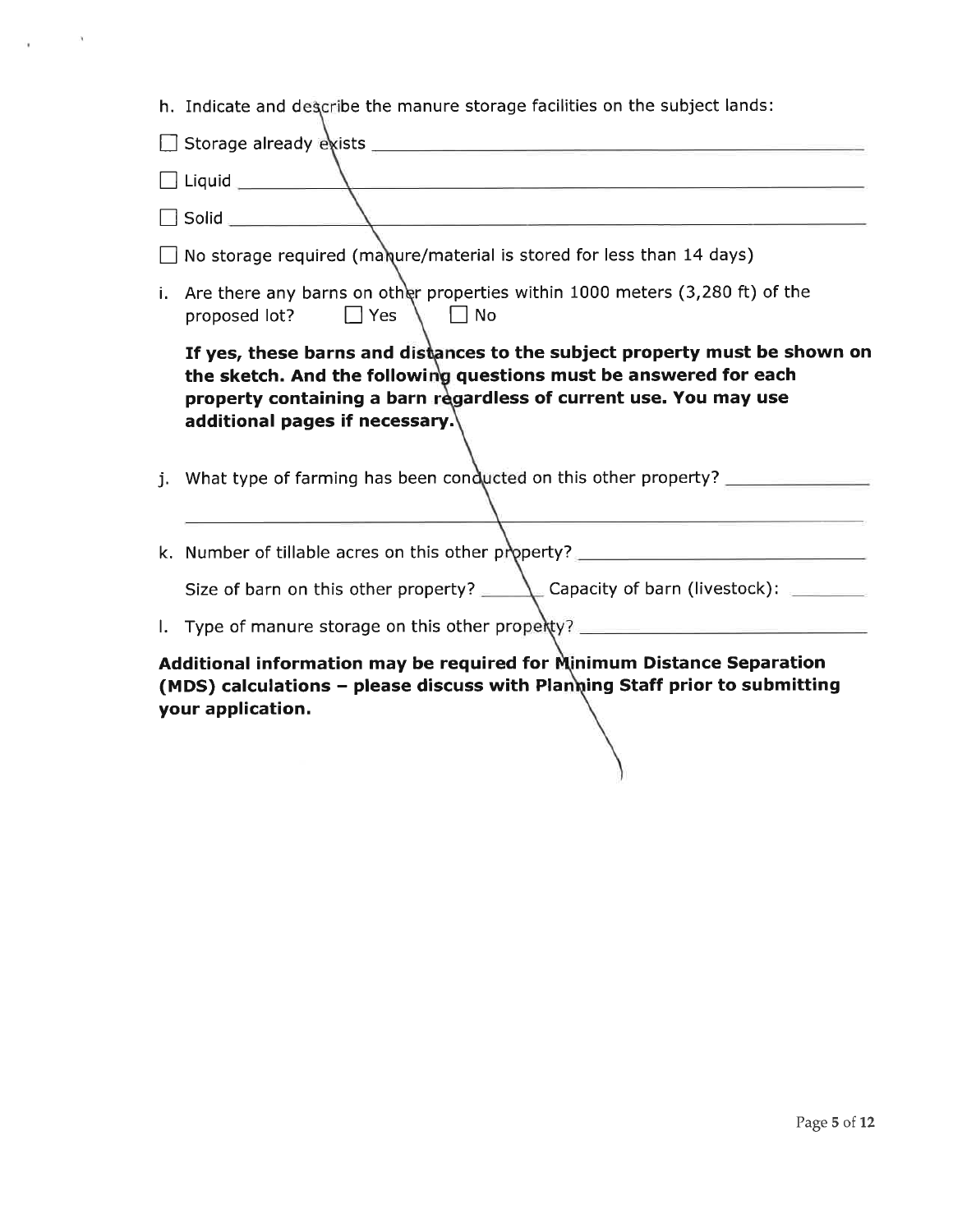### **Proposal Details:**

17. Describe the nature and extent of the relief applied for and the proposed use of the subject lands: The proposed ZBLA would rezone the property from the Downtown Commercial (C1) Zone to the

Downtown Commercial Exception (C1-x) Zone to permit a maximum building height of 16.5 m, whereas the C1 zone currently only permits a maximum building height of 11 m. Section 7.2 Item 7 Maximum height 11 m.

18. Describe the reason for the proposed amendment(s): \_ T o p\_ er m it a 4 th s to re use. 5.12 Required barrier free parking spaces - 4% of spaces required to 0 spaces 5.13 Loading space requirements - 1 space to 0 spaces \_ \_ \_ \_ \_ \_ \_ \_ \_ \_ \_ y \_\_ \_\_\_\_ \_ Section 5 - Parking specifically Section 5.3 Location of use and parking - to locate parking off site or via cash in lieu, Section 5.10 Non- Residential parking space requirements - to permit a reduction in required spaces Section 5.11 Required parking space exemptions - exemption to apply to hotel<br>use. 5.12 Required barrier free parking spaces - 4% of spaces required to 0

> To permit a reduction in the number of required parking spaces, barrier free spaces and loading spaces, as well as to allow parking to occur off site and/or via cash in lieu.

- 19. Describe the timing for the proposed development, including phasing:  $\Box$ Commence construction Fall of 2022, Fall of 2023 opening
- 20. Provide the following details for all the building, both existing and proposed (Use separate page if necessary).

| <b>Building Type:</b>                         | <b>Existing</b>                                  | <b>Proposed</b>           | <b>Existing</b> | <b>Proposed</b> |
|-----------------------------------------------|--------------------------------------------------|---------------------------|-----------------|-----------------|
| <b>Date of Construction</b>                   | $100+$ years                                     |                           |                 |                 |
| <b>Ground Floor Area</b><br>(m <sup>2</sup> ) | 455 sq m                                         | 455 sq m                  |                 |                 |
| <b>Gross Floor Area</b><br>(m <sup>2</sup> )  | 736 sq m                                         | 1435 sq m                 |                 |                 |
| <b>Number of Stories</b>                      | $3 +$<br>basement                                | $4 +$<br>basement         |                 |                 |
| Width (m)                                     | 11.7 m                                           | 11.7 m                    |                 |                 |
| Length (m)                                    | 37.4 m                                           | 38 <sub>m</sub>           |                 |                 |
| Height (m)                                    | $13.4 \; m$                                      | 16.5 m                    |                 |                 |
| <b>Use</b>                                    | Commercial - First Floor<br>2 - Residential Apts | Hotel, Restaurant, Retail |                 |                 |
| <b>Setback from front</b><br>lot line (m)     | Nil                                              | <b>Nil</b>                |                 |                 |
| <b>Setback from rear</b><br>lot line (m)      | 2.83 m                                           | 0.2 <sub>m</sub>          |                 |                 |
| <b>Setback from side</b><br>lot line (m)      | Nil                                              | Nil                       |                 |                 |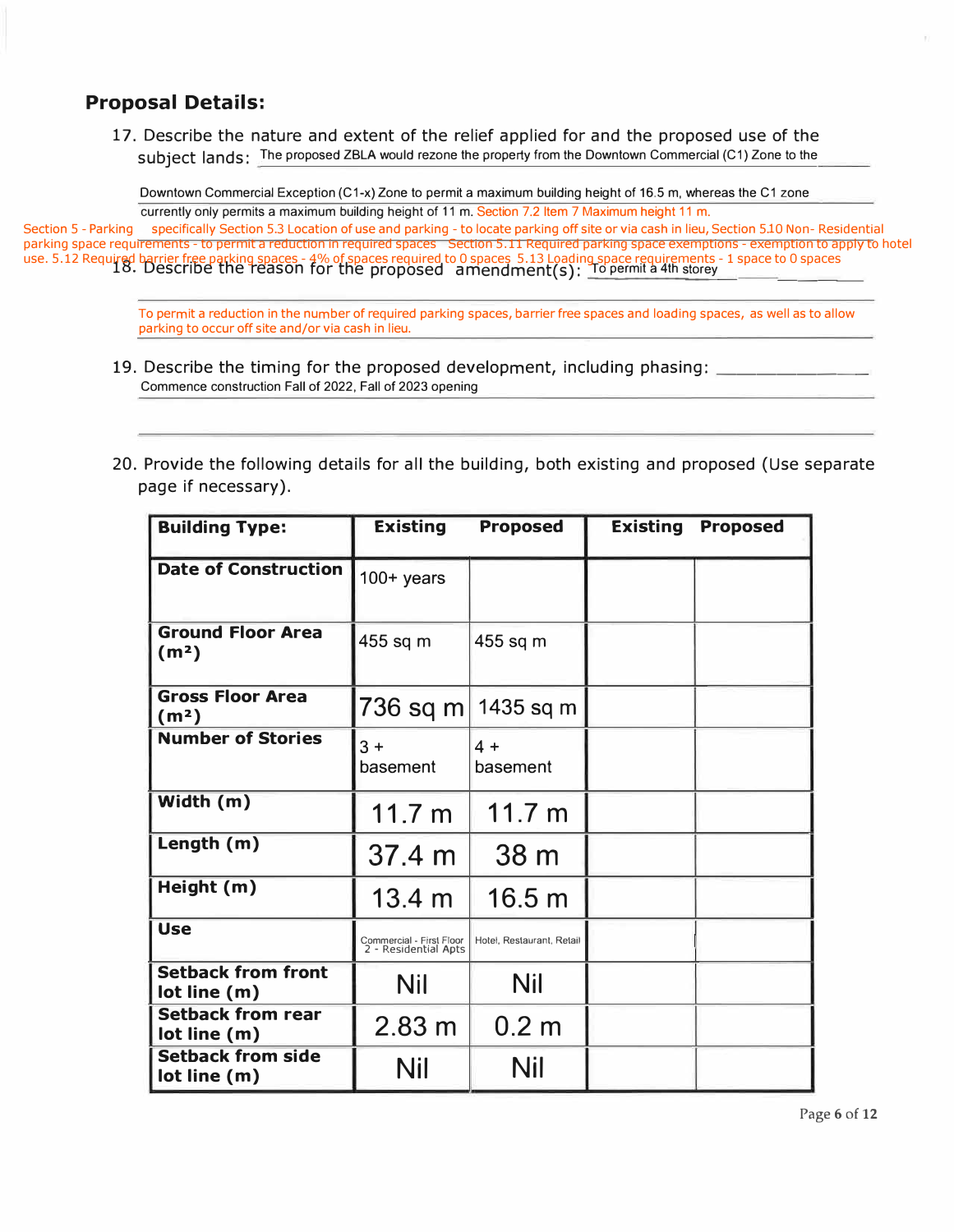21. Is the subject lands within an area where the municipality has pre-determined the minimum and maximum density requirements or the minimum and maximum height requirements?

 $\sim 100$ 

 $\tilde{\mathbf{r}}$ 

| 22. Is this application to implement an alteration to the boundary of an area of settlement or<br>to implement a new area of settlement?<br>$\blacksquare$ No<br>$\Box$ Yes<br>If yes, please include a statement of these requirements: ______________________<br><u> 1989 - Johann Stoff, amerikansk politiker († 1908)</u><br>23. Does this application propose to remove land from an area of employment?<br>$\Box$ Yes<br><b>I</b> No<br>If yes, please include details of the official plan amendment that deals with this matter:<br>24. Is the subject land within an area where zoning with conditions may apply?<br>$\Box$ Yes<br><b>I</b> No<br>If yes, please explain how the application conforms to the official plan policies relating to<br><u> Louis Communication de la communication de la communication de la communication de la communication de la com</u><br>25. Names and addresses of all mortgages, holders or charges or other encumbrances with<br>26. Please list any supporting documents (e.g. Environmental Impact Study, Hydrological<br>Report, Traffic Study, Market Area Study, Aggregate License Report, Storm water<br>Management Report)<br>Servicing and Stormwater Management Report, Parking Study<br>Heritage Impact Study<br><b>Planning Justification Report</b> | regunemento:<br>$\blacksquare$ No<br>$\Box$ Yes<br>If yes, please include a statement of these requirements: ______________________ |
|----------------------------------------------------------------------------------------------------------------------------------------------------------------------------------------------------------------------------------------------------------------------------------------------------------------------------------------------------------------------------------------------------------------------------------------------------------------------------------------------------------------------------------------------------------------------------------------------------------------------------------------------------------------------------------------------------------------------------------------------------------------------------------------------------------------------------------------------------------------------------------------------------------------------------------------------------------------------------------------------------------------------------------------------------------------------------------------------------------------------------------------------------------------------------------------------------------------------------------------------------------------------------------------------------------------|-------------------------------------------------------------------------------------------------------------------------------------|
|                                                                                                                                                                                                                                                                                                                                                                                                                                                                                                                                                                                                                                                                                                                                                                                                                                                                                                                                                                                                                                                                                                                                                                                                                                                                                                                |                                                                                                                                     |
|                                                                                                                                                                                                                                                                                                                                                                                                                                                                                                                                                                                                                                                                                                                                                                                                                                                                                                                                                                                                                                                                                                                                                                                                                                                                                                                |                                                                                                                                     |
|                                                                                                                                                                                                                                                                                                                                                                                                                                                                                                                                                                                                                                                                                                                                                                                                                                                                                                                                                                                                                                                                                                                                                                                                                                                                                                                |                                                                                                                                     |
|                                                                                                                                                                                                                                                                                                                                                                                                                                                                                                                                                                                                                                                                                                                                                                                                                                                                                                                                                                                                                                                                                                                                                                                                                                                                                                                |                                                                                                                                     |
|                                                                                                                                                                                                                                                                                                                                                                                                                                                                                                                                                                                                                                                                                                                                                                                                                                                                                                                                                                                                                                                                                                                                                                                                                                                                                                                |                                                                                                                                     |
|                                                                                                                                                                                                                                                                                                                                                                                                                                                                                                                                                                                                                                                                                                                                                                                                                                                                                                                                                                                                                                                                                                                                                                                                                                                                                                                |                                                                                                                                     |
|                                                                                                                                                                                                                                                                                                                                                                                                                                                                                                                                                                                                                                                                                                                                                                                                                                                                                                                                                                                                                                                                                                                                                                                                                                                                                                                |                                                                                                                                     |
|                                                                                                                                                                                                                                                                                                                                                                                                                                                                                                                                                                                                                                                                                                                                                                                                                                                                                                                                                                                                                                                                                                                                                                                                                                                                                                                |                                                                                                                                     |
|                                                                                                                                                                                                                                                                                                                                                                                                                                                                                                                                                                                                                                                                                                                                                                                                                                                                                                                                                                                                                                                                                                                                                                                                                                                                                                                |                                                                                                                                     |
|                                                                                                                                                                                                                                                                                                                                                                                                                                                                                                                                                                                                                                                                                                                                                                                                                                                                                                                                                                                                                                                                                                                                                                                                                                                                                                                |                                                                                                                                     |
|                                                                                                                                                                                                                                                                                                                                                                                                                                                                                                                                                                                                                                                                                                                                                                                                                                                                                                                                                                                                                                                                                                                                                                                                                                                                                                                |                                                                                                                                     |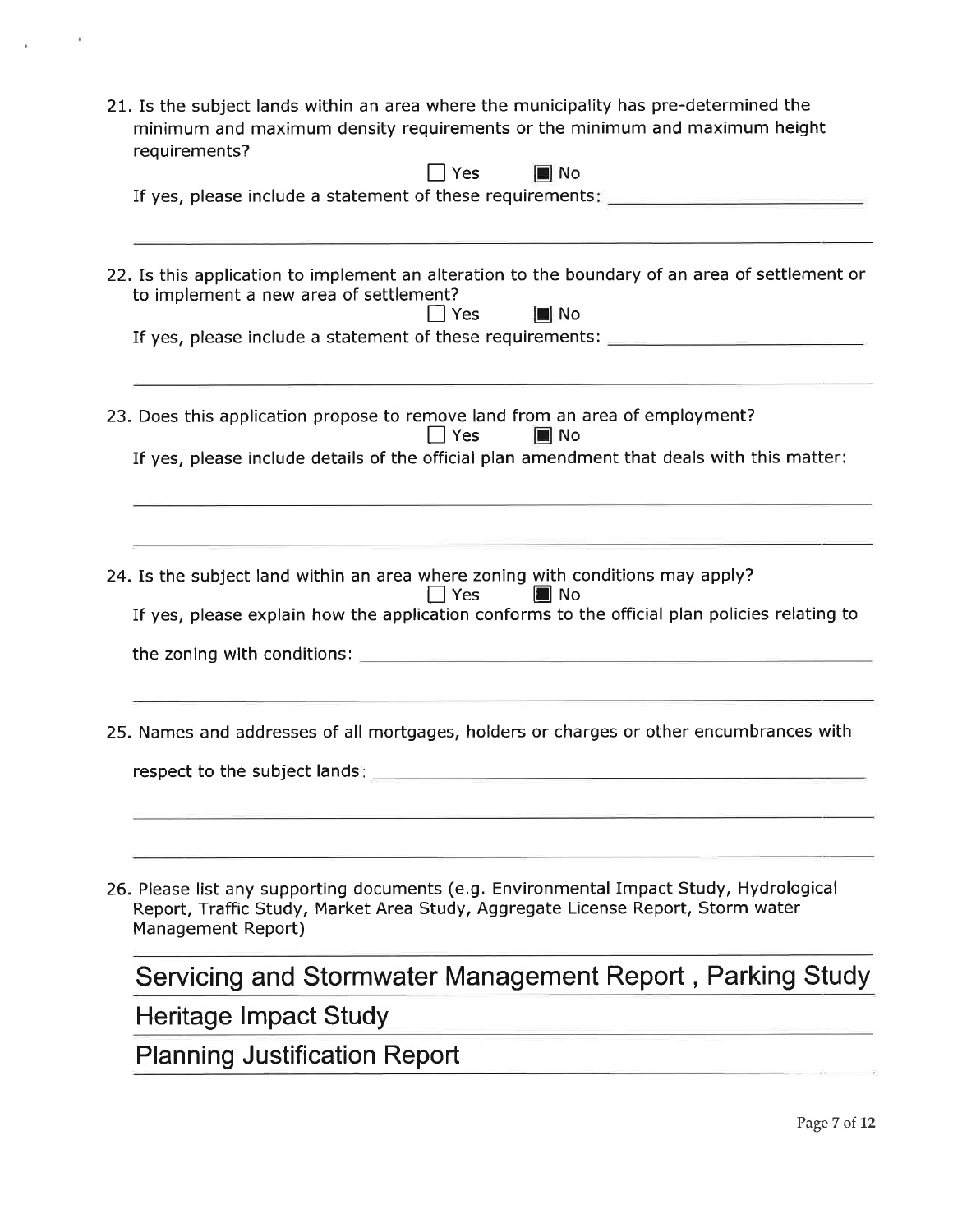- 27.Is this application consistent with the policy statements issued under subsection 3(1) of the Planning Act?  $\blacksquare$  Yes  $\blacksquare$  No
- 28. Is the subject land within an area of land designated under any provincial plan or plans?

 $\Box$  Yes  $\Box$  No

If yes, does the application conform to, or does not conflict with the applicable provincial plan or plans? :

#### 29. Site Plan Requirements

A detailed Site Plan (Drawing) drawn to scale, is required to be submitted together with any Zoning Amendment Application. The Site Plan must provide sufficient details of the intended development in order to assist in understanding the proposal, including the boundaries and dimensions of the subject land, the size, type and location of all existing and proposed buildings on the subject land, related facilities and all other property information listed below. The following detailed information should be included with the Site Plan.

- a. Lot Frontage
- b. Number, Dimensions and Surface Treatment of Parking Spaces and Aisles
- c. Number and Dimensions of Loading Spaces
- d. Location of all Ingress and Egress Points and Dimensions
- 
- e. Easements of restrictive covenants f. Adjacent land uses, buildings and structures
- g. Public Roads, Allowances and Rights-of-Way, including width and proper name, indicating if it is unopened
- h. The approximate location of all natural and artificial features (ie buildings, railways, roads, watercourses, drainage ditches, banks of rivers or streams, wetlands, wooded areas, wells and septic tanks that,
	- i. are located on the subject land and on land that is adjacent to it, and ii. in the applicants opinion, may affect the application
	-
- 
- i. All Environmental Constraint Areas<br>j. All Buildings and Structures with dimensions including front, side and rear yard setbacks
- k. Existing and proposed drainage or other storm management facilities l. Berming/Screening
- 
- m. Internal Driveways and Lanes including dimensions
- n. Landscaped/Grassed Areas including area
- o. North Arrow and Scale
- p. Location of wells and septic tanks
- q. If access is by the water only, indicate the location of the parking and docking facilities to be used. (This is not a supported access by the Municipality of Meaford)
- r. The location and nature of any easements affecting the subject lands

Provide any other Site Plan information considered relevant to the proposal.

Note: Where redevelopment is proposed, any existing building(s) to be removed should also be shown on the Site Plan.

p.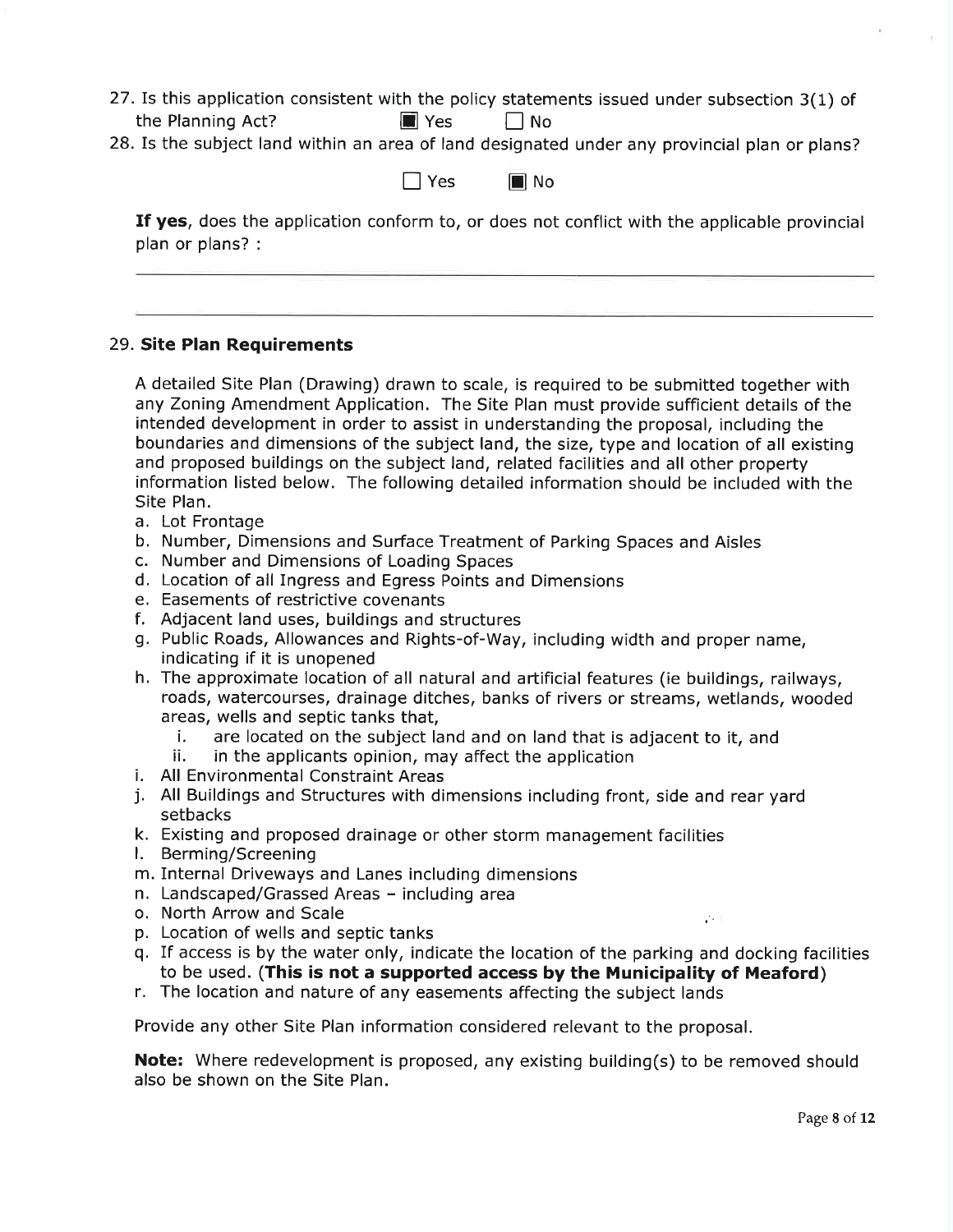## AFFIDAVIT - SOLEMN DECLARATION (Affidavits MUST be signed in the presence of a Commissioner of Oaths):

| I/We | <b>Andrew Pascuzzo</b>                          | and |                                     |  |
|------|-------------------------------------------------|-----|-------------------------------------|--|
|      | Name of Authorized Agent                        |     | Name of Owner(s)                    |  |
|      | Of the City/Town/Municipality of Collingwood in |     | $11$ in the County/Region of Simcoe |  |

Solemnly declare that all statements contained in this application and all the information provided is true, and I/we make this solemn declaration conscientiously believing it to be true and knowing that it is of the same force and effect as if made under oath and by virtue of the CANADA EVIDENCE ACT.

I have been advised that incomplete and/or inaccurate information will delay the procession of my application and may results in additional costs to me.

#### DECLARED before me at the

Banisters and Solicltors. Expires August 30, 2024

| Collingwood<br>City/Town/Municipality of                                                      | in the <b>County/Region</b> of <b>Simcoe</b> |
|-----------------------------------------------------------------------------------------------|----------------------------------------------|
| day of December<br>$20^{21}$<br>8th<br><b>This</b>                                            |                                              |
| New Hagge                                                                                     | December 8, 2021                             |
| Signature of Authorized Agent                                                                 | Date                                         |
|                                                                                               | Date                                         |
|                                                                                               | December 8, 2021                             |
| Signature of Commissioner                                                                     | Date                                         |
| Joseph Bruce Hart, a Commissioner, etc.,<br>Province of Ontario, for Baulke Stahr McNabb LLP. |                                              |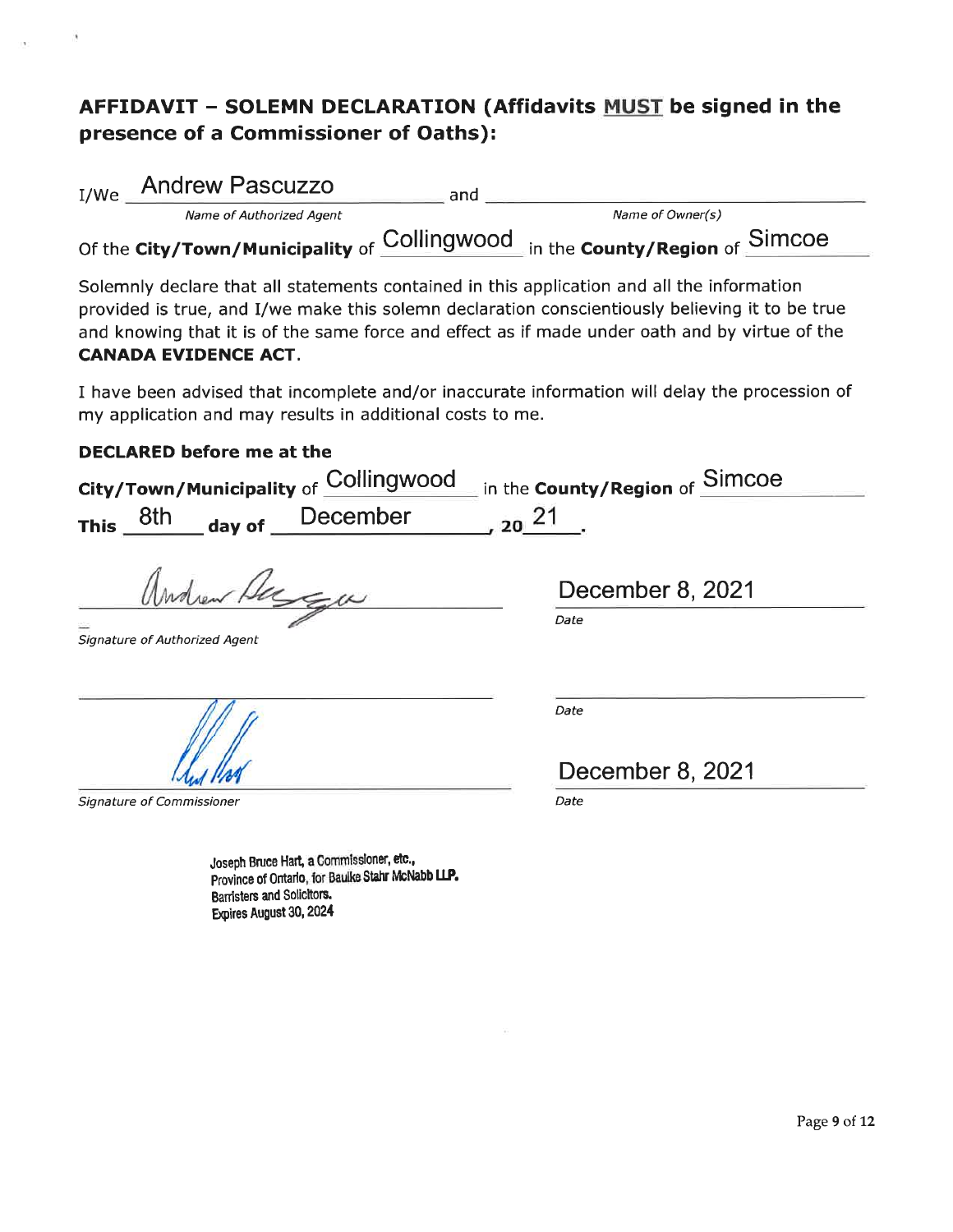## Applicant's Consent (Freedom of Information), Authorization For Access & Signage Agreement:

In accordance with the provision of the Planning Act, it is the policy of the Municipality to provide public access to all development applications and supporting documentation. In submitting this development application and supporting documentation,

| I/We Andrew Pascuzzo             | and |                                                                                                   |  |
|----------------------------------|-----|---------------------------------------------------------------------------------------------------|--|
| Name of Authorized Agent         |     | Name of Owner(s)                                                                                  |  |
| Of the City/Town/Municipality of |     | $f \xrightarrow{\text{Collingwood}}$ in the <b>County/Region</b> of $\xrightarrow{\text{SimCOe}}$ |  |

Hereby acknowledge the above-noted and provide my (our) consent, in accordance with the provisions of the Municipal Freedom of Information and Protection of Privacy Act, that the information on this application and any supporting documentation provided by myself, my agents, consultants and solicitors, as well as commenting letters of reports issued by the municipality and other review agencies will be part of the public record and will also be available to the general public. AND;

Hereby confirm that the required notice signs will be posted on the lands as instructed and further indemnify the Municipality from any damages resulting from the improper postings of this sign. AND;

Hereby permit Municipal Staff and its representatives to enter upon the premises for the purpose of performing inspections of the subject property.

Ander 12

Signature of Authorized Agent

December 8, 2021

Date

Date

Signature of Owner(s)

Signature of Witness

|  | 12/08/202 |  |
|--|-----------|--|

Date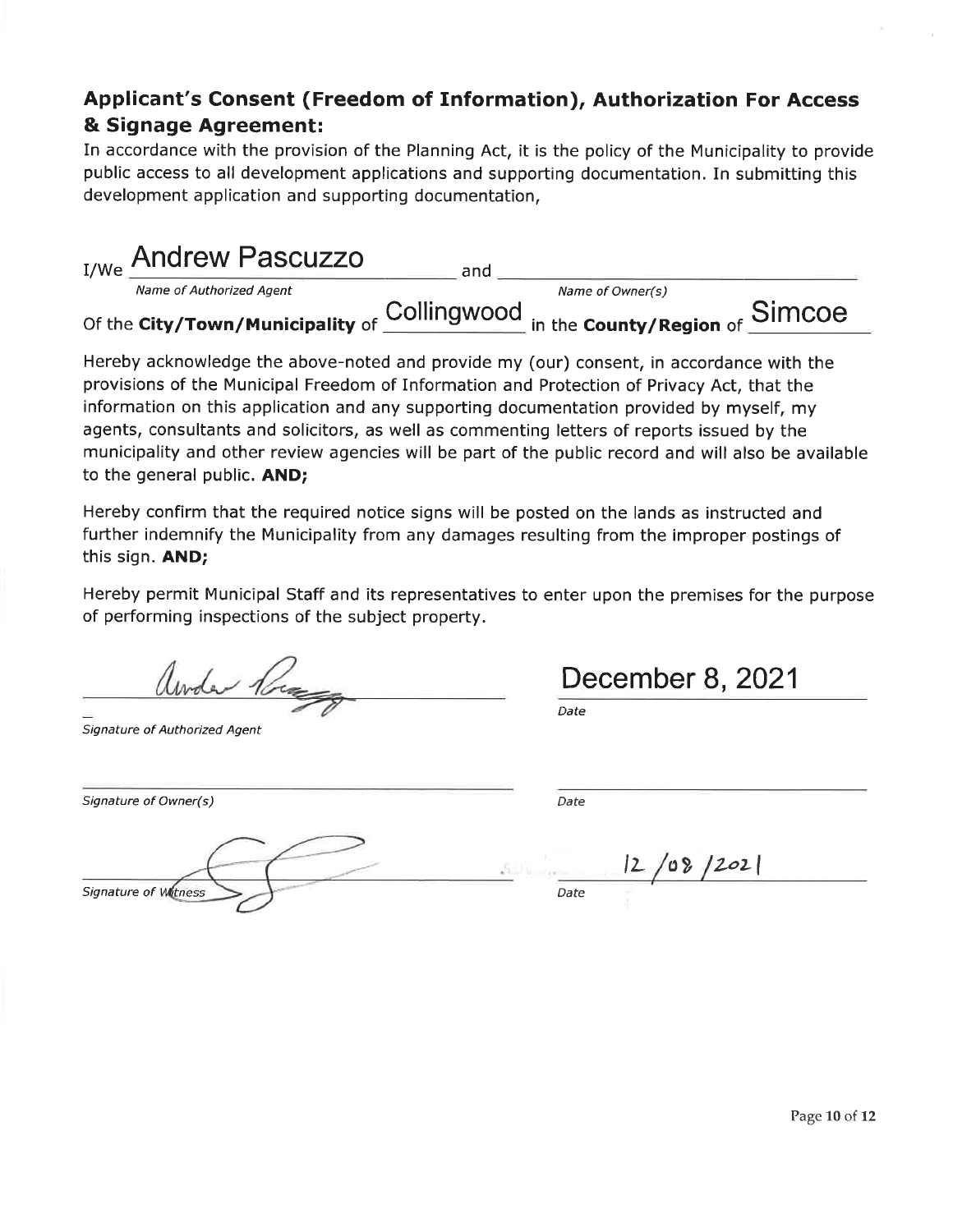| $SEE ATTACHED\nName of Owner(s) and _______ and _______ Name of Owner(s)$<br>Of the City/Town/Municipality of _________________ in the County/Region of _________ |  |
|-------------------------------------------------------------------------------------------------------------------------------------------------------------------|--|
|                                                                                                                                                                   |  |
|                                                                                                                                                                   |  |
|                                                                                                                                                                   |  |
|                                                                                                                                                                   |  |
|                                                                                                                                                                   |  |
| To act as my (our) agent for the purposes of this application.                                                                                                    |  |
|                                                                                                                                                                   |  |
| Signature of Owner(s)<br>Date                                                                                                                                     |  |
|                                                                                                                                                                   |  |
| Signature of Owner(s)<br>Date                                                                                                                                     |  |
|                                                                                                                                                                   |  |
| <b>Signature of Witness</b><br>Date                                                                                                                               |  |
|                                                                                                                                                                   |  |
|                                                                                                                                                                   |  |

 $\mathbb{R}^{n}$  .  $\mathbb{R}^{n-k}$ 

 $\label{eq:2.1} \frac{\lambda^{(1)}-\cdots-\lambda^{(n)}}{\lambda^{(n)}-\lambda^{(n)}-\lambda^{(n)}-\cdots-\lambda^{(n-1)}}$